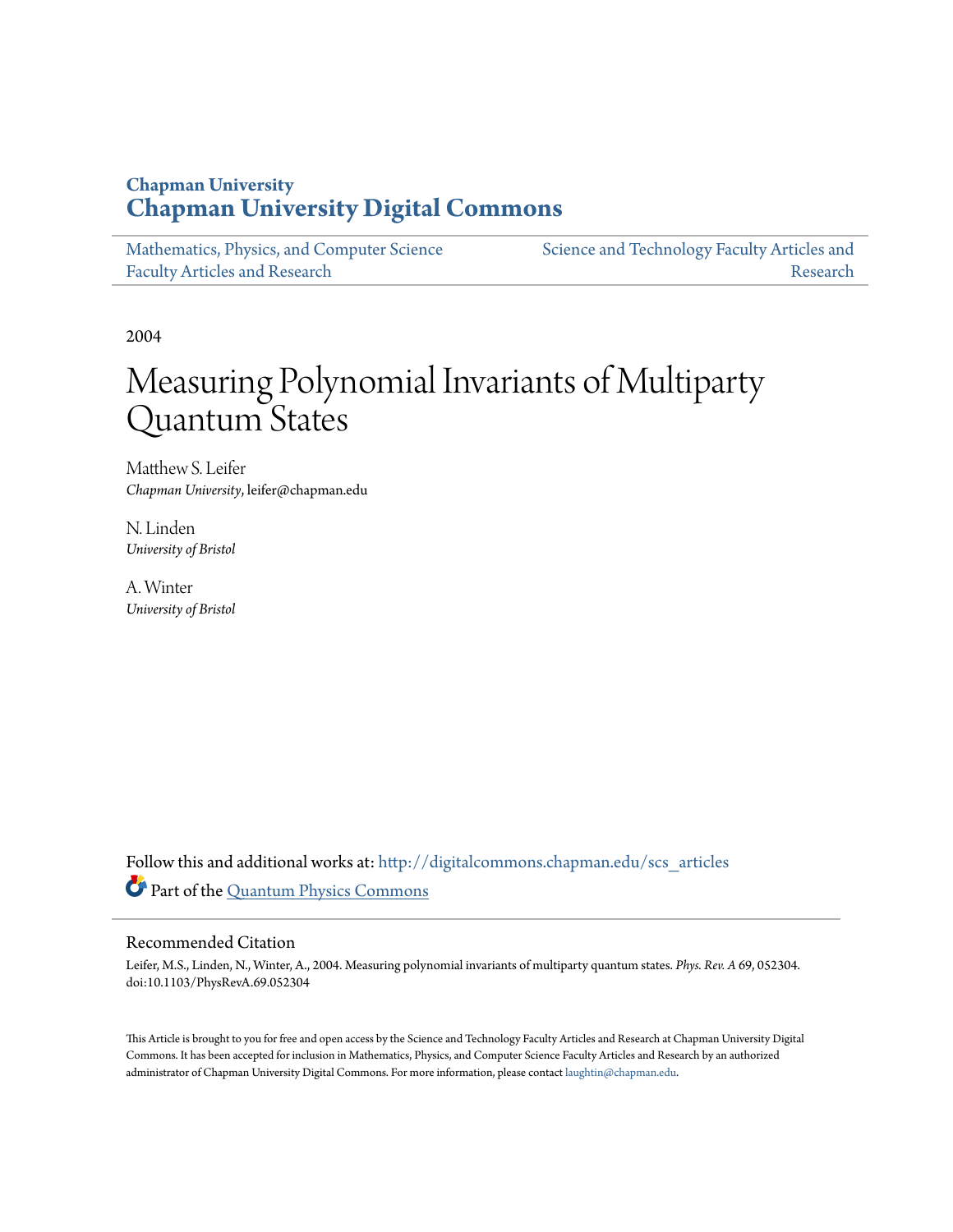## Measuring Polynomial Invariants of Multiparty Quantum States

## **Comments**

This article was originally published in *Physical Review A*, volume 69, in 2004. [DOI: 10.1103/](http://dx.doi.org/10.1103/PhysRevA.69.052304) [PhysRevA.69.052304](http://dx.doi.org/10.1103/PhysRevA.69.052304)

### **Copyright** American Physical Society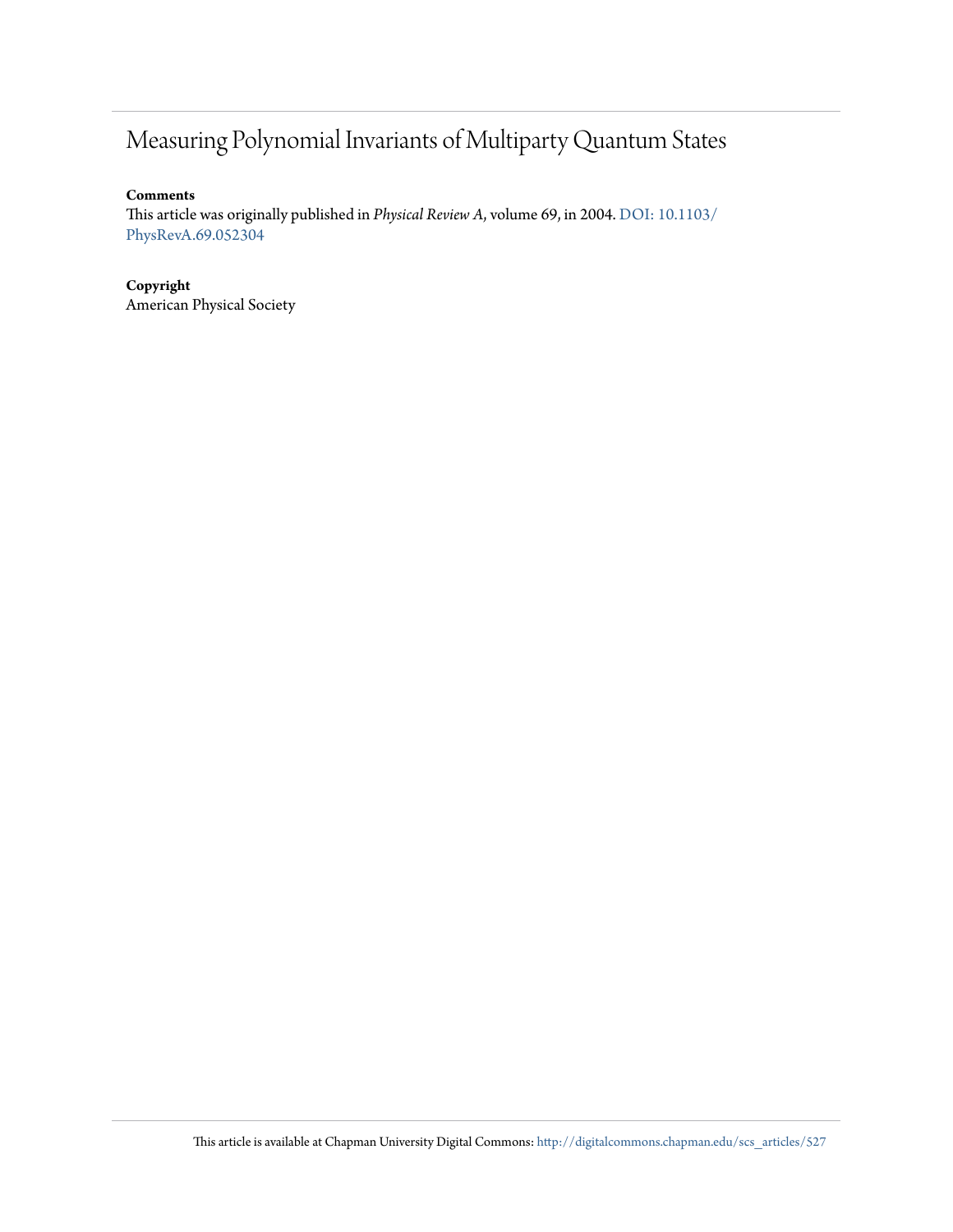#### **Measuring polynomial invariants of multiparty quantum states**

M. S. Leifer\* and N. Linden

*Department of Mathematics, University of Bristol, University Walk, Bristol, BS8 1TW, United Kingdom*

A. Winter†

*Department of Computer Science, University of Bristol, Merchant Venturers Building, Woodland Road, Bristol, BS8 1UB, United Kingdom*

(Received 15 August 2003; published 7 May 2004)

We present networks for directly estimating the polynomial invariants of multiparty quantum states under local transformations. The structure of these networks is closely related to the structure of the invariants themselves and this lends a physical interpretation to these otherwise abstract mathematical quantities. Specifically, our networks estimate the invariants under local unitary (LU) transformations and under stochastic local operations and classical communication (SLOCC). Our networks can estimate the LU invariants for multiparty states, where each party can have a Hilbert space of arbitrary dimension and the SLOCC invariants for multiqubit states. We analyze the statistical efficiency of our networks compared to methods based on estimating the state coefficients and calculating the invariants.

DOI: 10.1103/PhysRevA.69.052304 PACS number(s): 03.67.Mn, 03.65.Ud, 03.65.Ta

#### **I. INTRODUCTION**

Entanglement is a key resource in quantum information and computation since it can be used to perform tasks such as teleportation, superdense coding, and key distribution. Therefore, it is important to find ways of classifying and quantifying the entanglement properties of quantum states. Central to this is the idea that locally invariant quantities can be used to characterize entanglement. Invariants under local unitary (LU) and more general transformations, such as, stochastic local operations and classical communication (SLOCC), have been extensively studied in this context  $[1-13]$ .

However, invariants are rather abstract mathematical objects and it is natural to ask whether any physical meaning can be given to them. One way of doing this is to investigate how these quantities might be measured given a number of copies of an unknown state. This could be done by simply measuring the coefficients of the state and then calculating the invariants. However, finding procedures to measure the invariants directly may be more efficient and also lends the invariants a physical interpretation as "collective observables" of the state.

For bipartite pure states, the Schmidt coefficients are a complete set of LU invariants and optimal protocols for measuring them were given in Ref. [14]. Also, in Ref. [15] a method was given for estimating the polynomial SLOCC invariants of a general two-qubit state.

In this paper we present networks for estimating two classes of polynomial invariants for multiparty states: the LU invariants for multiparty states with arbitrary local Hilbertspace dimension and the SLOCC invariants for multiqubit states. In both cases, the protocol works for both pure and mixed states. In particular, the structure of the networks reflects the structure of the invariants in a very simple way.

In Sec. II, we review the construction of local invariants under LU transformations. We merely sketch the theory of polynomial invariants here and no proofs of the results are given. The interested reader can find the mathematical details in Refs. [16,17]. In Sec. III, the networks for measuring these invariants are presented. We then turn to invariants under SLOCC transformations, reviewing their construction in Sec. IV and presenting networks to measure them in Sec. V. In order to construct the networks for SLOCC invariants we make use of the structural physical approximation (SPA) to nonphysical maps introduced in Ref. [18]. The relevant details of this are presented in Sec. VI. Finally, in Sec. VII we evaluate estimation protocols based on our networks by comparing them to simple techniques based on estimating the state coefficients.

#### **II. POLYNOMIAL INVARIANTS UNDER LU TRANSFORMATIONS**

#### **A. Pure states**

Two *n*-party pure states  $|\psi\rangle$ ,  $|\psi'\rangle \in \otimes_{j=1}^n C^{d_j}$  are equivalent under LU transformations if

$$
|\psi'\rangle = U_1 \otimes U_2 \otimes \cdots \otimes U_n|\psi\rangle, \tag{1}
$$

where  $U_i \in U(d_i)$  is a unitary operation acting on the Hilbert space of the *j*th party. States on the same orbit under this action have the same entanglement properties. Given a particular state, we might be interested in determining which orbit it belongs to. This can be done by establishing a canonical point on each orbit, such as the Schmidt form for bipartite states. However, canonical forms rapidly be-

<sup>\*</sup>Present address: Perimeter Institute for Theoretical Physics, 35 King Street North, Waterloo, Ontario, N2J 2W9, Canada. Email address: mleifer@perimeterinstitute.ca

<sup>†</sup> Present address: Department of Mathematics, University of Bristol, University Walk, Bristol, BS8 1TW, United Kingdom.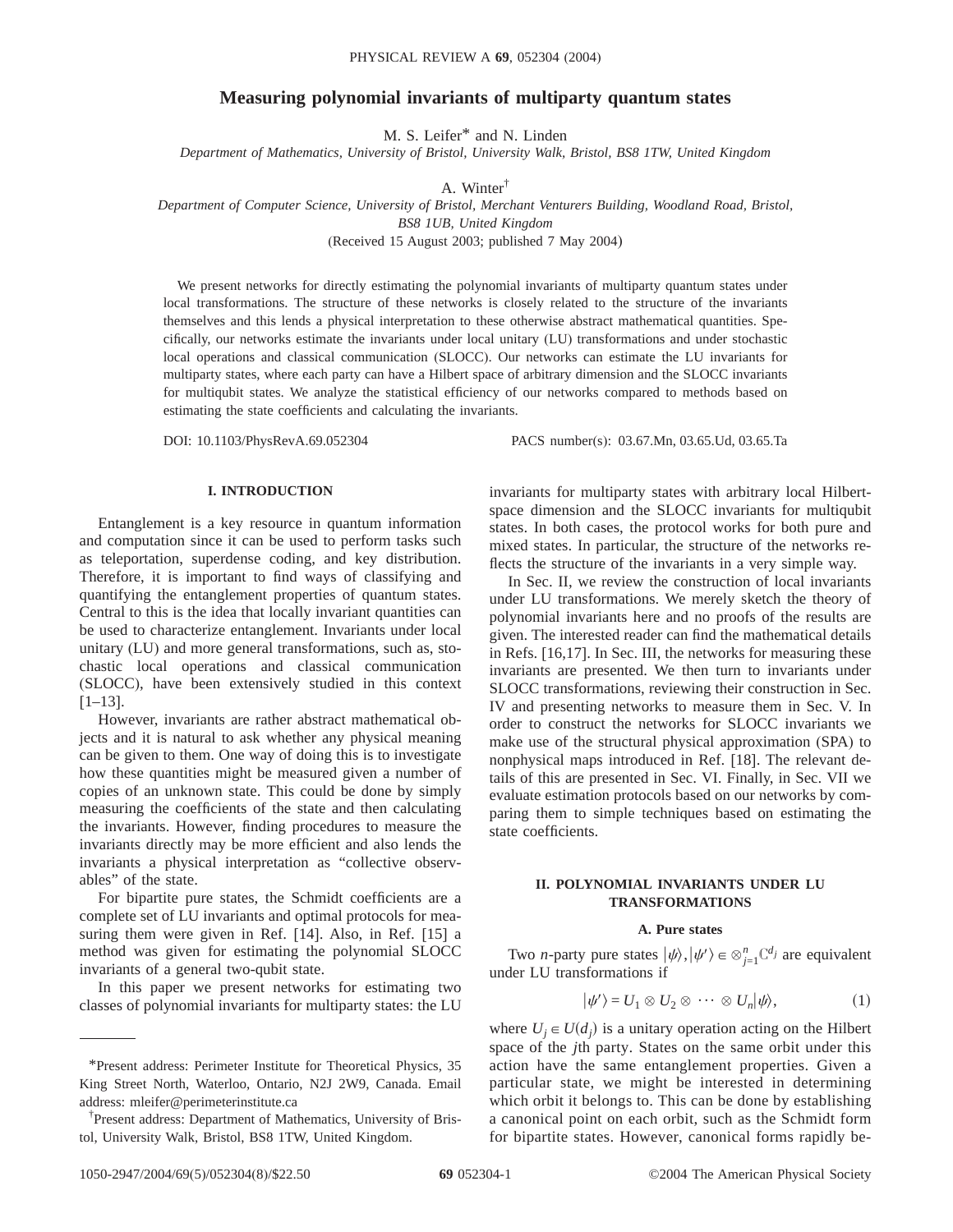

FIG. 1. Diagrammatic representation of the quartic two-qubit LU invariant *J*, given in Eq. (4). The first index of each term is represented by a circle and the second by a square. A line joins indices that are contracted with a  $\delta$ .

come more complicated as the number of parties is increased. Alternatively, we can construct polynomial functions of the state coefficients that are invariant on each orbit. Theorems from invariant theory guarantee that a finite set of such polynomials is enough to distinguish the generic orbits under this action. We now review the construction of such a set.

#### *1. One party*

Consider the state  $|\psi\rangle = \sum_{i=1}^{d} \alpha^{i} |i\rangle$  in a single party Hilbert space  $C^d$ , where  $\{|i\rangle\}$  is an orthonormal basis. The only independent invariant under unitary transformations of this state is the norm  $\langle \psi | \psi \rangle$ . This may be written as

$$
\langle \psi | \psi \rangle = \sum_{i} \alpha^{i} \alpha_{i}^{*} = \sum_{i,j} \alpha^{i} \delta_{i}^{j} \alpha_{j}^{*}, \qquad (2)
$$

where  $\delta_i^j$  is the Kronecker delta.  $\delta_i^j$  is the  $U(d)$  invariant tensor and invariants for larger numbers of parties are formed by similar contractions of the state coefficients with their complex conjugates.

#### *2. Two qubits*

As an example, consider a two-qubit state  $|\psi\rangle$  $=\sum_{i,j=0}^{1} \alpha^{ij} |ij\rangle$ . There is only one independent quadratic invariant, which is simply the norm of the state. However, at quartic order we find the following invariant, which is algebraically independent of the norm,

$$
J = \sum \alpha^{i_1 j_1} \alpha^{i_2 j_2} \delta_{i_1}^{i_3} \delta_{i_2}^{i_4} \delta_{j_1}^{i_4} \delta_{j_2}^{i_3} \alpha_{i_3 j_3}^* \alpha_{i_4 j_4}^* = \sum \alpha^{i_1 j_1} \alpha^{i_2 j_2} \alpha_{i_1 j_2}^* \alpha_{i_2 j_1}^*.
$$
\n(3)

For two qubits, we know that this is the only other independent invariant because every state has a canonical Schmidt form  $|\psi\rangle = \sqrt{p|00} + \sqrt{1-p|11}$ , with  $1/2 \le p \le 1$  and  $J=2(p^2)$  $-p$ +1 determines *p* uniquely.

Another useful way of representing the invariant is to define two permutations  $\sigma$ ,  $\tau$  on the set  $\{1,2\}$  where  $\sigma$  is the identity permutation and  $\tau(1)=2, \tau(2)=1$ . Then

$$
J_{(\sigma,\tau)} = \sum \alpha^{i_1 j_1} \alpha^{i_2 j_2} \alpha^*_{i_{\sigma(1)} j_{\tau(1)}} \alpha^*_{i_{\sigma(2)} j_{\tau(2)}}.
$$
 (4)

This also suggests a diagrammatic way of representing the invariant (see Fig.  $1$ ).

#### *3. General case*

A multipartite pure state can be written in terms of an orthonormal basis as follows:

$$
|\psi\rangle = \sum_{i,j,k...} \alpha^{ijk...} |ijk\cdots\rangle.
$$
 (5)

A general polynomial function of the state coefficients and their complex conjugates can be written as

$$
\sum c_{i_1j_1k_1...i_2j_2k_2...}^{i_rj_rk_r...} \alpha^{i_1j_1k_1...i_2j_2k_2...i_2k_{r_1}k_{r_2}...k_{r_{r_{r_1}}k_{r_{r_2}}} \cdots \qquad (6)
$$

If the polynomial (6) has equal numbers of  $\alpha$ 's and  $\alpha^*$ 's and all the indices of the  $\alpha$ 's are contracted using the invariant tensor  $\delta$  with those of the  $\alpha^*$ 's, each index being contracted with an index corresponding to the same party then the polynomial is manifestly invariant under LU transformations.

Such polynomials can be written in terms of permutations on the indices. Let  $r$  be the degree of the polynomial in  $\alpha$ (and hence also the degree in  $\alpha^*$ ). Let  $\sigma, \tau, \mu$ ... be permutations acting on the set  $\{1,2,\ldots,r\}$  and let  $\vec{\sigma} = (\sigma, \tau, \mu, \ldots)$ . Then the invariants can be written as

$$
J_{\vec{\sigma}} = \sum \alpha^{i_1 j_1 k_1 \cdots \alpha^{i_2 j_2 k_2 \cdots \cdots \alpha^*_{i_{\sigma(1)} j_{\tau(1)} k_{\mu(1)} \cdots}} \alpha^*_{i_{\sigma(2)} j_{\tau(2)} k_{\mu(2)} \cdots} \cdots
$$
\n(7)

In fact,  $\sigma$  can always be chosen to be the identity permutation by permuting the  $\alpha$  terms in this expression, provided the remaining permutations are redefined appropriately. Additionally, each  $J_{\sigma}$  can be associated with a diagram constructed in the same way as Fig. 1.

The invariants  $J_{\sigma}$  are enough to completely distinguish the generic orbits under LU transformations. In fact, invariant theory guarantees that only a finite collection of them are needed to do this. However, except in a few simple cases, it is unknown which  $J_{\sigma}$  invariants form minimal complete sets.

#### **B. Mixed states**

Two mixed states  $\rho, \rho'$  are equivalent under LU transformations if

$$
\rho' = U_1 \otimes U_2 \otimes \cdots \otimes U_n \rho U_1^{\dagger} \otimes U_2^{\dagger} \otimes \cdots \otimes U_n^{\dagger}.
$$
 (8)

The LU invariants for mixed states can be derived by rewriting the pure state invariants  $(7)$  in terms of the density matrix  $\rho=|\psi\rangle\langle\psi|$  and noting that the resulting expressions are still invariant under LU transformations for general density matrices. This can be done by noting that terms such as  $\alpha^{i_1 j_1 \cdots} \alpha^*_{i_2 j_2 \cdots}$  are elements of the density matrix. A general density matrix may be written in terms of an orthonormal basis as

$$
\rho = \sum \rho_{mnp...}^{ijk...} |ijk... \rangle \langle mnp \cdots |,
$$
\n(9)

and the corresponding expression for an LU invariant is

$$
J_{\vec{\sigma}} = \sum_{j} \rho_{i_{\sigma(1)}j_{\sigma(1)}k_{\mu(1)}}^{i_{1}j_{1}k_{1}j_{1}} \cdots \rho_{i_{\sigma(2)}j_{\sigma(2)}k_{\mu(2)}}^{i_{2}j_{2}k_{2}j_{2}} \cdots \cdots \rho_{i_{\sigma(r)}j_{\sigma(r)}k_{\mu(r)}j_{\sigma(r)}}^{i_{r}j_{r}k_{r}} \cdots (10)
$$

#### **III. MEASURING INVARIANTS UNDER LU TRANSFORMATIONS**

#### **Network construction**

The general construction of the network used to measure the LU invariants is shown in Fig. 2. It generalizes networks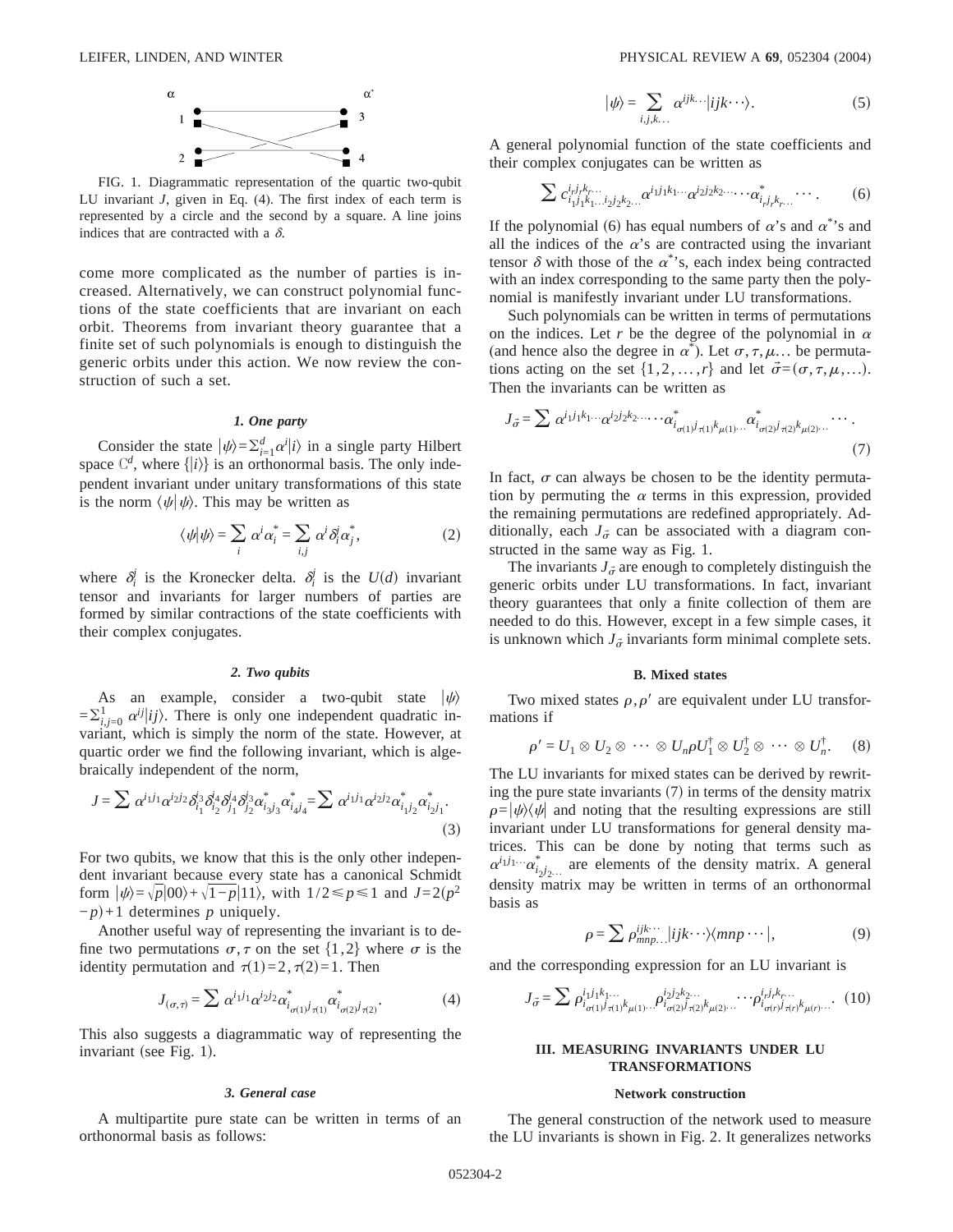

FIG. 2. General construction of network to measure polynomial LU invariants.

for estimating functionals of bipartite states given in Refs. [15,19,20]. To measure an LU invariant of degree  $r$  in  $\alpha$  (and also degree  $r$  in  $\alpha^*$ ) we take  $r$  copies of the unknown state  $\rho$ . In addition, we take a single qubit in the state  $|0\rangle$  and apply a Hadamard rotation *H* to transform the state to  $(1/\sqrt{2})(|0\rangle)$  $+(1)$ ). In the next step, we apply a unitary operation *U* on the  $r$  copies of  $\rho$  controlled by the Hadamard rotated qubit. Finally we perform a measurement on the single qubit in the  $\{|0\rangle, |1\rangle\}$  basis. The expectation value of this measurement will be

$$
\langle Z \rangle = \text{Re}[\text{Tr}(U\rho^{\otimes r})]. \tag{11}
$$

When  $\rho=|\psi\rangle\langle\psi|$  is a pure state then this is equivalent to

$$
\langle Z \rangle = \text{Re}\langle \psi |^{\otimes r} U | \psi \rangle^{\otimes r}.
$$
 (12)

In order to determine networks for measuring the LU invariants, it only remains to show that there is a *U* such that the invariants can be expressed in the form  $(11)$ .

To do this for pure states, we have to express polynomials of the form (7) in the form of Eq. (12). First, we note that  $\alpha^{ijk\cdots} = \langle ijk\cdots | \psi \rangle$ ,  $\alpha^*_{ijk\cdots} = \langle \psi | ijk\cdots \rangle$ , and to each permutation  $\sigma$  in Eq. (7) we associate a permutation matrix

$$
P_{\sigma} = \sum_{i_1, i_2, \dots, i_r=1}^{d} |i_{\sigma(1)} i_{\sigma(2)} \dots i_{\sigma(r)} \rangle \langle i_1 i_2 \dots i_r |,
$$
 (13)

where  $P_{\sigma}$  acts on the Hilbert space of the same party for each of the *r* copies of the state  $|\psi\rangle$ . Then to each  $\vec{\sigma}$  we associate the permutation matrix

$$
P_{\vec{\sigma}} = P_{\sigma} \otimes P_{\tau} \otimes P_{\mu} \otimes \cdots, \qquad (14)
$$

where  $P_{\sigma}$ ,  $P_{\tau}$ ,  $P_{\mu}$ ,... act on the Hilbert space of the same party as  $\sigma, \tau, \mu, \ldots$  in Eq. (7) on each of the *r* copies of the state. Then Eq.  $(7)$  can be written as

$$
J_{\vec{\sigma}} = \langle \psi |^{\otimes r} P_{\vec{\sigma}} | \psi \rangle^{\otimes r}.
$$
 (15)

Note that the tensor product that appears in this equation is different from that of Eq.  $(14)$ . Each component of the product in Eq.  $(14)$  acts on the Hilbert space of a single party across all the *r* copies of the state in Eq. (15). Since  $P_{\sigma}$  is unitary these invariants can be estimated with the network in Fig. 2 by setting  $U = P_{\sigma}$  to obtain the real part and  $U = iP_{\sigma}$  to



FIG. 3. Network for measuring the two-qubit quartic invariant.

obtain the imaginary part. For the specific example of the two-qubit invariant  $(3)$  we have

$$
J_{(\sigma,\tau)} = \langle \psi|_{A_1B_1} \langle \psi|_{A_2B_2} I_{A_1A_2} \otimes \text{swap}_{B_1B_2} | \psi \rangle_{A_1B_1} | \psi \rangle_{A_2B_2}.
$$
\n(16)

Note also that the physical construction of  $P_{\sigma}$  is closely related to the diagram associated with  $J_{\sigma}$  (compare Figs. 1 and 3, for example).

Finally, note that if  $\rho$  is a mixed state then applying the same procedure without modification will give the invariants of Eq. (10).

It has previously been noted [6] that all homogeneous polynomial LU invariants are determined by the expectation values of two observables on *r* copies of a state. Here, we have given an explicit network for measuring these observables. Also, similar constructions can be made to estimate other polynomial functionals of quantum states [20] and these can be modified to enable the estimation to proceed by local operations and classical communication (LOCC) [21], i.e., with no collective operations over the *n* parties. A similar modification would enable the LU invariants to be estimated by LOCC, but this would affect the efficiency of the estimation discussed in Sec. VII B.

#### **IV. POLYNOMIAL INVARIANTS UNDER SLOCC**

When attempting to classify entanglement, it is often useful to consider invariants under local transformations that are more general than unitary transformations. An important class of transformations, SLOCC was introduced in Ref. [22]; and invariants under SLOCC were studied in Refs. [7–13]. In Sec. V we construct a network to measure the modulus squared of these invariants for the case where each party has a single qubit [i.e., the Hilbert space is  $(\mathbb{C}^2)^{\otimes n}$ ].

#### **A. Pure states**

Two *n*-party pure states  $|\psi\rangle$  and  $|\psi'\rangle$  are equivalent under SLOCC if it is possible to obtain  $|\psi'\rangle$  with nonzero probability via a sequence of LOCC starting from a single copy of  $|\psi\rangle$  and vice versa. In Ref. [23], this criterion was shown to be equivalent to

$$
|\psi'\rangle = M_1 \otimes M_2 \otimes \cdots \otimes M_n |\psi\rangle, \qquad (17)
$$

where  $M_i \in GL(d_i)$  is an invertible linear transformation acting on the *dj*-dimensional Hilbert space of the *j*th party.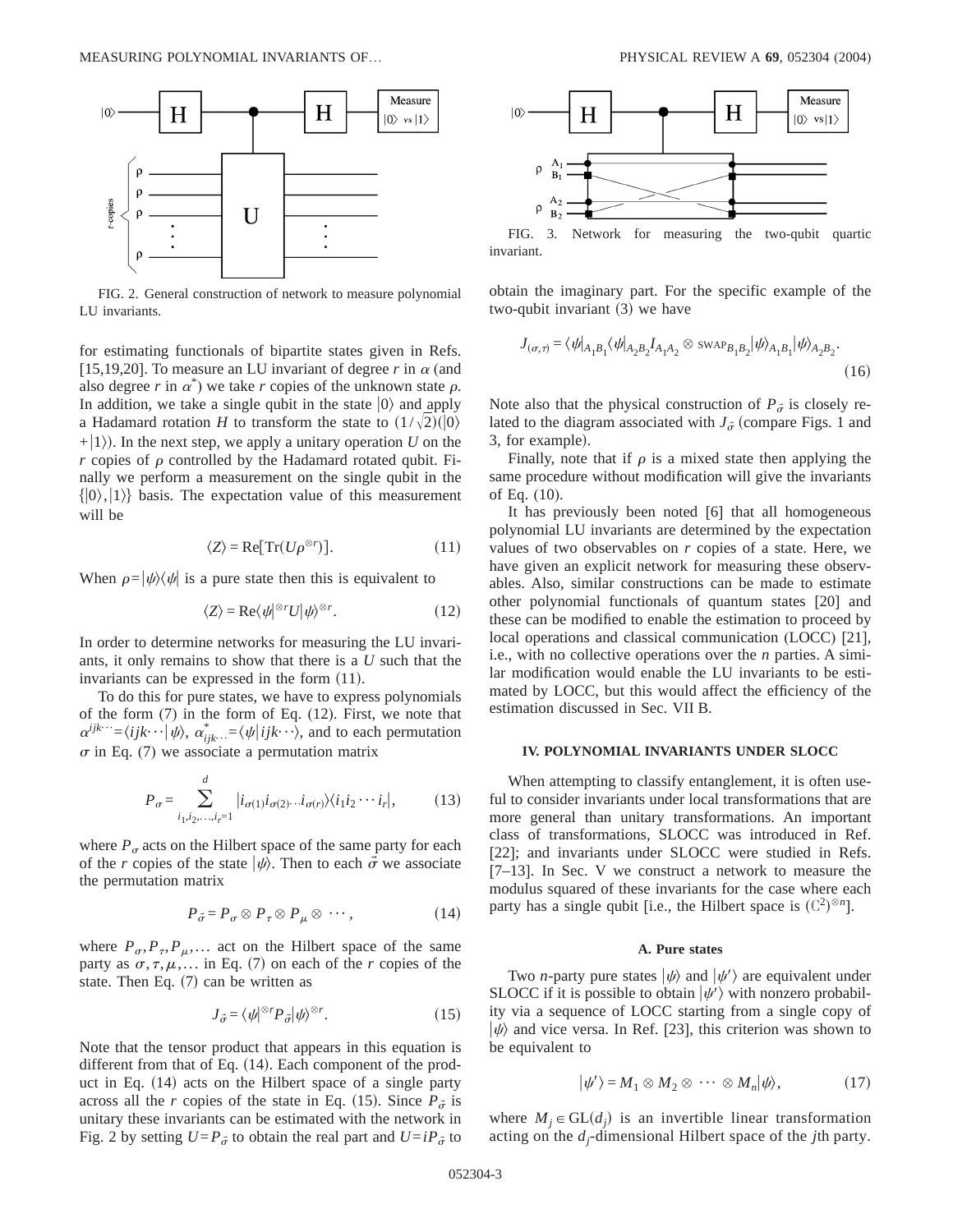In what follows, we find polynomial invariants for the special case where  $M_i \in SL(2)$ , i.e., the transformation has unit determinant and each party has a single qubit. Networks to determine the modulus squared of these invariants will be given in Sec. V. Note that it is not possible to measure the  $SL(2)^n$  invariants directly because they are not invariant under global phase transformations  $|\psi\rangle \rightarrow e^{i\theta}|\psi\rangle$ , which have no physical significance. It is for this reason that we instead measure the modulus squared, which is invariant under these phase transformations.

Under general  $GL(2)^n$  transformations, the polynomial  $SL(2)^n$  invariants are still invariant up to a multiplicative factor, which is just some power of the determinant of  $M_1$  $\otimes M_2 \otimes \cdots \otimes M_n$ . Thus, ratios of appropriate powers of these polynomials will be invariants under  $GL(2)^n$ .

#### *1. Two qubits*

In order to illustrate the polynomial invariants under  $SL(2)^n$ , first consider the case where  $n=2$ . Two states  $|\psi\rangle$  $=\sum_{j,k=1}^{2} \alpha^{jk} |jk\rangle$  and  $|\psi'\rangle = \sum_{j,k=1}^{2} \alpha'^{jk} |jk\rangle$  satisfy Eq. (17) if

$$
\alpha' = M_1 \alpha M_2^T. \tag{18}
$$

This means that  $det(\alpha) = det(\alpha')$  is an  $SL(2) \times SL(2)$  invariant, since  $det(M_1)=det(M_2)=1$ . This may be written as

$$
\det \alpha = \sum \epsilon_{i_1 i_2} \epsilon_{j_1 j_2} \alpha^{i_1 j_1} \alpha^{i_2 j_2},\tag{19}
$$

where the totally antisymmetric tensor  $\epsilon_{ij}$  is the SL(2) invariant tensor. For two-qubit pure states, all other  $SL(2) \times SL(2)$  invariants that can be constructed are algebraically dependent on this one.

#### *2. General case*

The  $SL(2)^n$  invariants can be constructed in a similar way to the LU invariants except the invariant tensor is now  $\epsilon_{ii}$ , and we contract  $\alpha$ 's with  $\alpha$ 's instead of  $\alpha^*$ 's. Thus, polynomials of the form

$$
K_{\vec{\sigma}} = \sum_{1}^{2} \epsilon_{i_1 i_2} \epsilon_{j_1 j_2} \epsilon_{k_1 k_2} \cdots \epsilon_{i_{r-1} i_r} \epsilon_{j_{r-1} j_r} \epsilon_{k_{r-1} k_r} \alpha^{i_{\sigma(1)} j_{\tau(1)} k_{\mu(1)}} \cdots
$$
  
 
$$
\times \alpha^{i_{\sigma(2)} j_{\tau(2)} k_{\mu(2)}} \cdots \alpha^{i_{\sigma(r)} j_{\tau(r)} k_{\mu(r)}} \cdots
$$
 (20)

are manifestly invariant and all other invariants are algebraically dependent on these  $\lceil 16 \rceil$ . Note that it is straightforward to generalize this construction to the case where each party has a *d*-dimensional Hilbert space by contracting with the  $SL(d)^n$  invariant tensor  $\epsilon_{i_1 i_2 \ldots i_d}$  instead of  $\epsilon_{i j}$ . However, it is not yet clear how to measure these invariants because the effect of the higher rank  $\epsilon$  tensors cannot be physically implemented by linear transformations on states.

#### **B. Mixed states**

In general, two mixed states  $\rho, \rho'$  are equivalent under SLOCC if there exists two completely positive maps  $\mathcal{E}_1, \mathcal{E}_2$ which are implementable via LOCC with nonzero probability of success such that  $\rho' = \mathcal{E}_1(\rho)$  and  $\rho = \mathcal{E}_2(\rho')$ . In order to derive invariants using the expressions from the preceding section, we will restrict to the case where  $\rho$  and  $\rho'$  are related by

$$
\rho' = M_1 \otimes M_2 \otimes \cdots \otimes M_n \rho M_1^{\dagger} \otimes M_2^{\dagger} \otimes \cdots \otimes M_n^{\dagger}
$$
\n(21)

with  $M_j \in SL(2)$ . The resulting expressions may not be invariant under more general SLOCC transformations, but are related to important quantities in entanglement theory as described in Sec. IV C

Unlike the LU invariants, it is clear that Eq. (20) cannot be written simply in terms of the coefficients of the density matrix  $\rho = |\psi\rangle\langle\psi|$ . However,  $|K_{\sigma}|^2$  can be written as follows:

$$
|K_{\vec{\sigma}}|^2 = \sum_{1}^{2} \epsilon_{i_1 i_2} \epsilon_{j_1 j_2} \epsilon_{k_1 k_2} \cdots \epsilon_{i_{r-1} i_r} \epsilon_{j_{r-1} j_r} \epsilon_{k_{r-1} k_r}
$$
  
 
$$
\times \epsilon^{m_1 m_2} \epsilon^{n_1 n_2} \epsilon^{p_1 p_2} \cdots \epsilon^{m_{r-1} m_r} \epsilon^{n_{r-1} n_r} \epsilon^{p_{r-1} p_r}
$$
  
 
$$
\times \rho_{m_{\sigma(1)} n_{\sigma(1)} p_{\mu(1)} ...}^{i_{\sigma(1)} j_{\sigma(2)} j_{\sigma(2)} k_{\mu(2)} ...} \cdots \rho_{m_{\sigma(r)} n_{\sigma(r)} p_{\mu(r)} ...}^{i_{\sigma(r)} j_{\sigma(r)} k_{\mu(r)} ...}
$$
  
(22)

and these will also be  $SL(2)^n$  invariants for mixed states.

#### **C.** Examples of  $SL(2)^n$  invariants

The  $K_{\sigma}$  invariants are especially interesting in entanglement theory because many important entanglement measures can be easily calculated from them. For example, in the case of two qubits, the concurrence [24] is defined as a simple function of the eigenvalues of  $\rho\tilde{\rho}$ , where

$$
\tilde{\rho} = \sigma_y \otimes \sigma_y \rho^T \sigma_y \otimes \sigma_y, \qquad (23)
$$

and *<sup>T</sup>* stands for transpose in the computational basis. These eigenvalues can be calculated from  $Tr[(\rho \bar{\rho})^m]$  for *m*  $=1,2,3,4$ , which are simply the moduli squared of  $K_{\sigma}$ invariants. In Ref. [15], networks were constructed to estimate these invariants for two qubits and we will generalize this construction to  $K_{\sigma}$  invariants for larger number of parties.

Another interesting example is the 3-tangle [25,26], which is defined for pure states as the modulus of the following three-qubit  $K_{\vec{\sigma}}$  invariant.

$$
\tau_3 = \sum_{1}^{2} \alpha^{i_1 j_1 k_1} \alpha^{i_2 j_2 k_2} \epsilon_{i_1 i_3} \epsilon_{j_1 j_3} \epsilon_{k_1 k_4} \epsilon_{i_2 i_4} \epsilon_{j_2 j_4} \epsilon_{k_2 k_3} \alpha^{i_3 j_3 k_3} \alpha^{i_4 j_4 k_4}.
$$
\n(24)

The 3-tangle gives information about the genuine three-party entanglement between the qubits.

Finally, note that the  $K_{\sigma}$  invariants can be given similar diagrammatic representations to the  $J_{\sigma}$  invariants. This is illustrated for the 3-tangle in Fig. 4.

#### **V. MEASURING SLOCC INVARIANTS**

The modulus squared of the SLOCC invariants can be measured using a network similar to Fig. 2 except that the unknown states  $\rho$  must be preprocessed prior to the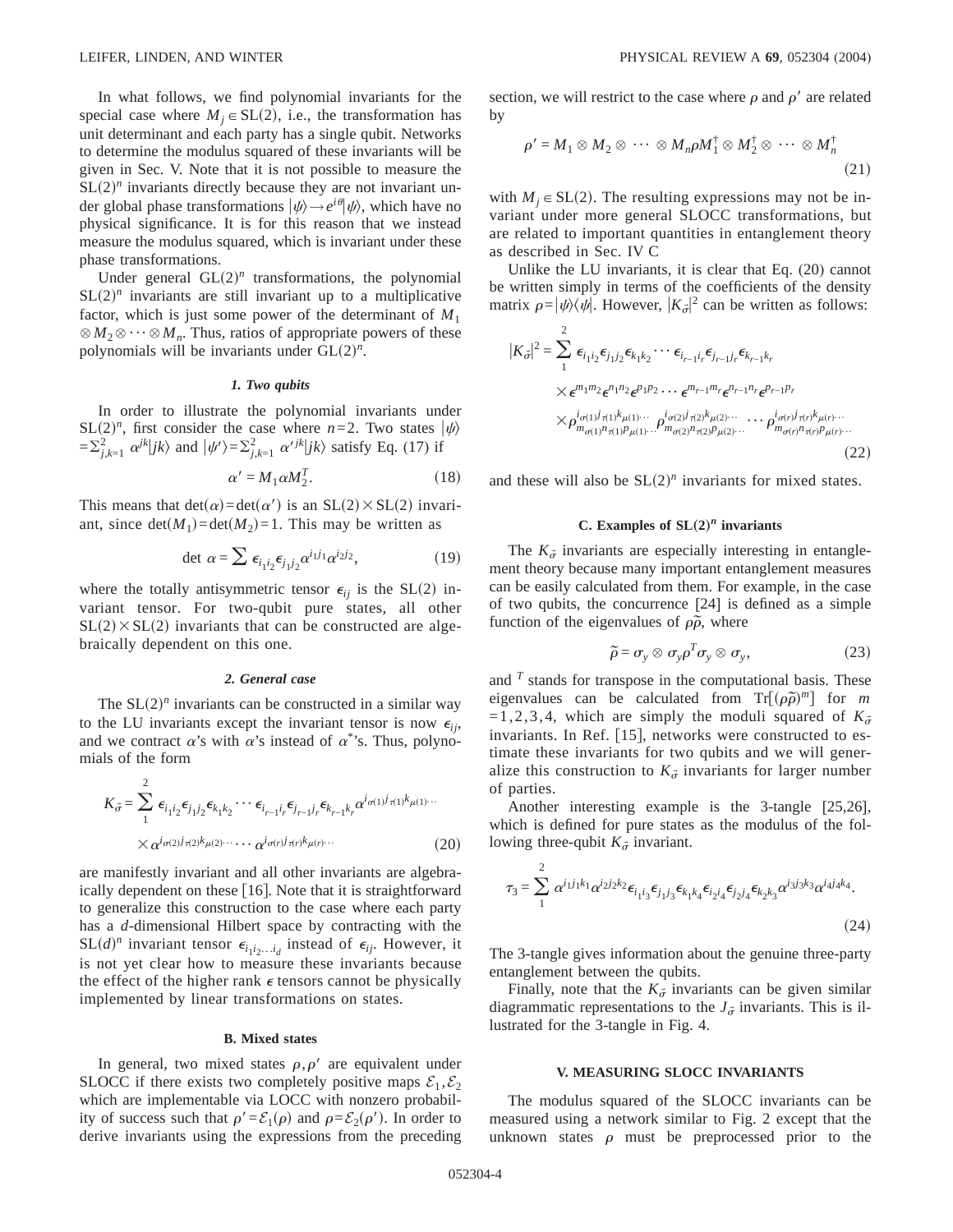

FIG. 4. Diagrammatic representation of the 3-tangle. The first index of each term is represented by a circle, the second by a square, and the third by a triangle. A line joins indices that are contracted with an  $\epsilon$ .

controlled-*U* operation. If  $K_{\sigma}$  is of degree *r* in  $\alpha$  then we will need  $r$  copies of  $\rho$ . The preprocessing stage will consist of collective unitary operations and completely positive maps that act on the entire Hilbert space of the  $r$  copies of  $\rho$ . The resulting state  $\rho'$ , will yield the expectation value

$$
\langle Z \rangle = \text{Re}[\text{Tr}(U\rho')] \tag{25}
$$

for the measurement at the end of the network. In this section, we describe the preprocessing operations and unitary operations *U* that enable the modulus squared of the SLOCC invariants to be written in this form.

First, we apply the inverse of the permutation matrix associated with  $\vec{\sigma}$  to the *r* copies of  $\rho$  to obtain  $P_{\vec{\sigma}}^{\dagger} \rho^{\otimes r} P_{\vec{\sigma}}$ .

The second, and final, part of the preprocessing stage is to apply a completely positive map  $\overline{\Lambda}$  to the state. To describe  $\Lambda$  we first define the multiparty analog of Eq. (23):

$$
\widetilde{\rho} = \sigma_y \otimes \sigma_y \otimes \cdots \otimes \sigma_y \rho^T \sigma_y \otimes \sigma_y \otimes \cdots \otimes \sigma_y. \quad (26)
$$

Next, we define a map  $\Lambda$  that acts on a product of  $r$  states by applying the tilde operation to the even numbered states as follows:

$$
\Lambda(\rho_1 \otimes \rho_2 \otimes \cdots \otimes \rho_r) = \rho_1 \otimes \widetilde{\rho}_2 \otimes \rho_3 \otimes \cdots \otimes \widetilde{\rho}_r,
$$
\n(27)

where each  $\rho_i$  is an *n*-party state.

Unfortunately,  $\Lambda$  cannot be physically implemented, since it is not a completely positive map. This can be dealt with by using the SPA to  $\Lambda$ , which we will call  $\overline{\Lambda}$ .  $\overline{\Lambda}$  is the "closest" physical map to  $\Lambda$ . This is discussed in Sec. VI, but for now we construct the network as if  $\Lambda$  could be implemented perfectly.

The final preprocessed state  $\rho'$  will be

$$
\rho' = \Lambda (P_{\vec{\sigma}}^{\dagger} \rho^{\otimes r} P_{\vec{\sigma}}). \tag{28}
$$

Next, the controlled *U* operation in our network must be chosen such that  $\langle Z \rangle = |K|_{\sigma}^2$  when  $\rho'$  is used as the input. One can easily verify that the pairwise SWAP gate, defined by

$$
U|\phi_1\rangle \otimes |\phi_2\rangle \otimes \cdots \otimes |\phi_{r-1}\rangle \otimes |\phi_r\rangle
$$
  
=  $|\phi_2\rangle \otimes |\phi_1\rangle \otimes \cdots \otimes |\phi_r\rangle \otimes |\phi_{r-1}\rangle,$  (29)

where  $|\phi_i\rangle$  is an *n*-party state fulfills this condition.

#### **VI. THE STRUCTURAL PHYSICAL APPROXIMATION**

The  $\Lambda$  operation encountered in the preceding section is an example of a positive, but not completely positive map. These cannot be implemented exactly, but instead we can apply an approximation.

$$
\bar{\Lambda}(\rho) = \alpha I + \beta \Lambda(\rho),\tag{30}
$$

where *I* is the identity operator and  $\alpha, \beta$  are real positive constants chosen such that  $\overline{\Lambda}$  is completely positive. If we fix  $\alpha$  and  $\beta$  such that  $\overline{\Lambda}$  is trace preserving and  $\beta$  is maximized, then the results of Ref.  $[18]$  imply that

$$
\bar{\Lambda}(\rho) = \frac{2^{(3/2)nr}}{2^{(3/2)nr} + 1} \frac{I}{2^{nr}} + \frac{1}{2^{(3/2)nr} + 1} \Lambda(\rho),\tag{31}
$$

where *n* is the number of qubits in each copy of the state and *r* is the degree of the  $K_{\sigma}$  for which we are estimating the modulus squared.

On replacing  $\Lambda$  with  $\overline{\Lambda}$  in our network the expectation value of the *Z* measurement still allows the modulus squared of the  $K_{\sigma}$  invariant to be determined via

$$
|K_{\tilde{\sigma}}|^2 = (2^{(3/2)n} + 1)\langle Z \rangle - 2^{nr}.\tag{32}
$$

However, the SPA does affect the accuracy to which the invariant is determined. This is discussed further in the following section. Additionally, in Ref. [21], it is shown that this sort of SPA can be implemented by LOCC. Thus, the SLOCC invariants could also be estimated by LOCC, but the efficiency discussed in Sec. VII B would be affected.

#### **VII. EVALUATION**

The main aim of the protocols presented in Secs. III and V is to provide a physical interpretation for the polynomial invariants. However, we have not yet addressed the question of how efficient these measurement protocols are. In this section, we compare the efficiency of our protocols to protocols based on simply measuring the state coefficients and calculating the invariants. We use unbiased estimators based on counting [27–29]. Also, we perform the analysis in the limit where a large number of copies of the state have been measured, so that the variances of the estimates are small and can be treated to first order in all subsequent calculations. We note that more sophisticated estimation procedures are also possible [30], but our purpose here is to compare the networks to methods that are easily accessible experimentally.

Measuring the state coefficients would clearly be a more straightforward procedure to perform experimentally than using our network. Although more parameters have to be determined, this does not necessarily mean that it is a less efficient method for estimating the invariants than using our networks. There are several quite general reasons why this might be the case.

First, suppose that we are interested in measuring a complete set of polynomial LU invariants for some unknown state of *n* parties, where each party has a *d*-dimensional Hilbert space. In general, we do not know how many we would need to measure, but parameter counting arguments [1–3] show that the number of local degrees of freedom is linear in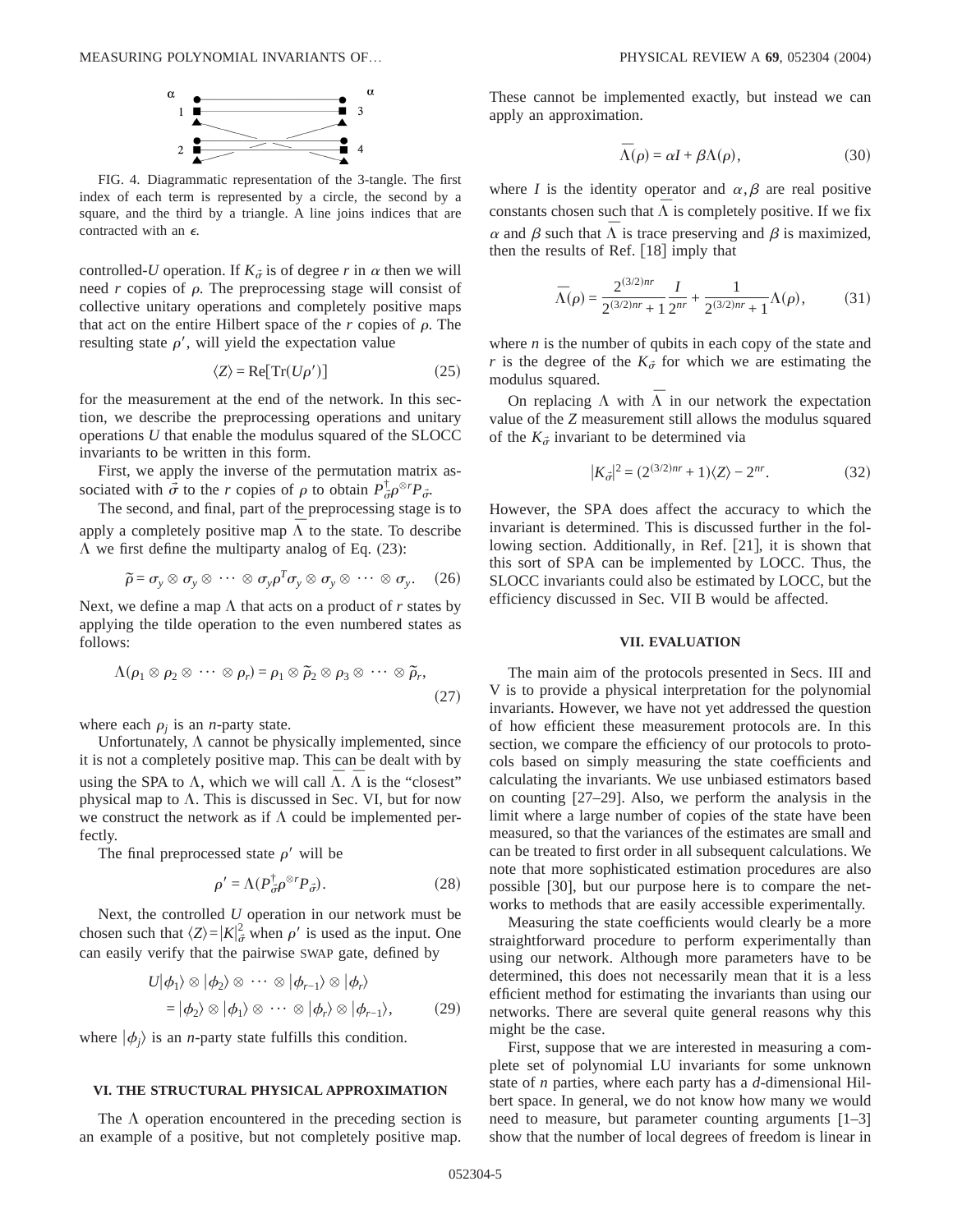*n* whereas the total number of degrees of freedom is exponential in *n*. Thus, for large *n* almost all the degrees of freedom are nonlocal. Even for moderately sized *n*, there are nearly as many algebraically independent invariants as there are state coefficients [35]. In addition, the invariants are typically highly nonlinear functions of the state coefficients. For these reasons, we expect that measuring a complete set of invariants directly will generally not be more efficient than measuring the state coefficients for large *n*. Similar considerations also apply to the SLOCC invariants.

Despite these considerations, it may be the case that our networks are more efficient if we are only interested in measuring a small incomplete subset of the invariants. Also, they may be more efficient for estimating complete sets when *n* is small. For this reason, and for simplicity, we concentrate on estimating two-qubit invariants in this section.

There are also other reasons why our protocols may not be efficient. For example, our protocols only employ a twooutcome measurement for each *r* copies of the state whereas estimating the state coefficients uses a two-outcome measurement on each copy. Also, for the  $K_{\sigma}$  invariants, we will see that using the SPA introduces a lot of noise into the measurement. Nonetheless, there are still some cases where using our networks is more efficient than estimating the state coefficients.

#### **A. Statistical analysis of the network**

For a particular setup in our network we make repeated measurements of an observable *Z*, with expectation value *F*  $=Tr(U\rho')$ . *Z* is a random variable [36] with distribution

$$
p(Z = +1) = \frac{1}{2}(1 + F),
$$
  
\n
$$
p(Z = -1) = \frac{1}{2}(1 - F).
$$
\n(33)

If we define the event  $Z=+1$  as a success and set *p*  $= P(Z=+1)$  then repeating the network *N* times is equivalent to performing *N* Bernoulli trials. The number of successes  $N_s$ is a random variable with a binomial distribution and its expectation value is  $\langle N_s \rangle = Np = (N/2)(1+F)$ . In an actual experiment, the observed number of successes  $\hat{N}_s$  can be used to compute an unbiased estimator for  $F$ , given by

$$
\hat{F} = 2\frac{\hat{N}_s}{N} - 1\tag{34}
$$

with variance

$$
var(\hat{F}) = \frac{1}{N}(1 - F^2).
$$
 (35)

We are interested in determining how many trials are needed in order for the estimate  $\hat{F}$  to be reasonably accurate. Specifically, we would like to quantify how many trials are needed to make the variance of  $var(\hat{F}) \leq \epsilon$  for some  $\epsilon > 0$ . In an experimental situation, we would not be able to calculate var $(\hat{F})$  from our data, so we would have to estimate it using the sample variance, vâr $(\hat{F})$ . However, in the limit

*N*→∞ we can use the fact that var $(\hat{F}) = O(N^{-1})$  and  $var[\hat{\text{var}}(\hat{F})] = O(N^{-4})$ , i.e.,  $\hat{\text{var}}(\hat{F})$  converges to the true variance much faster than  $\hat{F}$  converges to  $F$  so  $\text{vâr}(\hat{F})$  $\approx$  var( $\hat{F}$ ). Thus, in this limit we have that

$$
N \gtrsim \frac{1}{\epsilon} (1 - F^2). \tag{36}
$$

Recall that for the LU invariants, the real and imaginary parts of the invariant are estimated independently and that each use of the network requires *r* copies of the state, where *r* is the degree of the invariant in  $\alpha$ . If we use the same number of samples for estimating both the real and imaginary parts then the total number of copies required is

$$
M \gtrsim \frac{r}{\epsilon} (2 - |J_{\vec{\sigma}}|^2). \tag{37}
$$

In some cases, we know *a priori* that the invariant is always real or always imaginary. If this is the case, then we can achieve the same accuracy with

$$
M \gtrsim \frac{r}{\epsilon} (1 - |J_{\sigma}|^2). \tag{38}
$$

For the SLOCC invariants, each use of the network requires *r* copies of the state, where *r* is the degree of the invariant in  $\alpha$ . Also the estimate of the invariant must take into account the use of the SPA via Eq.  $(32)$ . In this case, the total number of copies required is

$$
M \gtrsim \frac{r}{\epsilon} [(2^{(3/2)nr} + 1)^2 - (|K_{\vec{\sigma}}|^2 + 2^{nr})^2]. \tag{39}
$$

Notice that the  $2^{3nr}$  term will dominate the term in the square bracket for large *n* and *r*. This is due to the noise introduced into the measurement by the SPA.

#### **B. Comparison to methods based on state estimation**

In order to evaluate our protocols, we compare them to methods based on estimating the density matrix of the state and then calculating the invariants. We do this by estimating each state coefficient using observations on single copies of the state. This is known as homodyne tomography (see Ref. [30] for an overview and also Refs. [27–29]). This is not the optimal way of reconstructing the state in general [31], but it will greatly simplify the analysis.

#### *1. Example: Two-qubit LU invariants*

A general two-qubit density matrix can be written as

$$
\rho = \frac{1}{4} \Big( I_2 \otimes I_2 + \sum_j a_j \sigma_j \otimes I_2 + \sum_j b_j I_2 \otimes \sigma_j + \sum_{j,k} R_{jk} \sigma_j \otimes \sigma_k \Big).
$$
\n(40)

The two-qubit LU invariant  $(3)$  can be written in terms of these coefficients as

$$
J = \text{Tr}(\rho_B^2) = \frac{1}{2} \left( 1 + \sum_j b_j^2 \right). \tag{41}
$$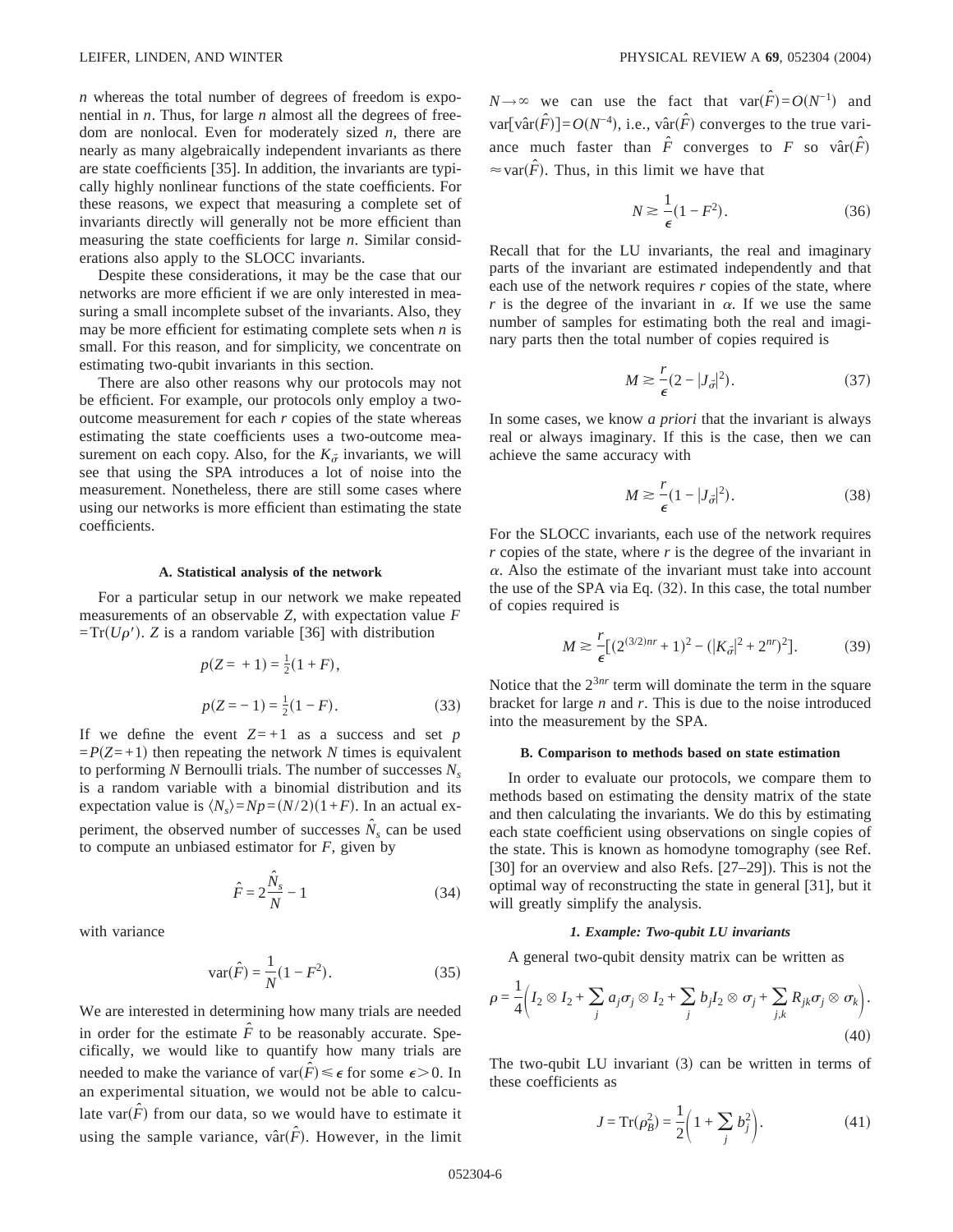Each  $b_i$  can be determined by simply performing a  $\sigma_i$ measurement on  $N_i$  copies of Bob's half of the state. The probability distributions of the associated random variables are given by

$$
p(\sigma_j = +1) = \frac{1}{2}(1+b_j),
$$
  
\n
$$
p(\sigma_j = -1) = \frac{1}{2}(1-b_j).
$$
 (42)

Thus, each  $b_j$  can be estimated in the same way as  $F$  in Eq. (34) and we have that

$$
\text{var}(\hat{b}_j) = \frac{1 - b_j^2}{N_j}.\tag{43}
$$

We can then construct an estimator for *J* given by

$$
\hat{J} = \frac{1}{2} \left( 1 + \sum_{j} \hat{b}_j^2 \right),\tag{44}
$$

which will be biased, but in the large  $N_i$  limit

$$
\text{var}(\hat{J}) \approx \sum_{j} b_j^2 \left( \frac{1 - b_j^2}{N_j} \right) \tag{45}
$$

to first order in var $(b_i)$ .

If we make the additional restriction that each observable  $\sigma_i$  is sampled the same number of times (i.e.,  $N_i = N/3$ ) then we must take

$$
N \gtrsim \frac{3}{\epsilon} \sum_{j} b_j^2 (1 - b_j^2) \tag{46}
$$

for our estimate to have variance  $\leq \epsilon$ .

One way to compare this to the result for our network is to take an average over all pure states. If we assume that all pure states are equally likely, i.e., integrate (Sec. VII B) and Eq. (46) using Haar measure (for details see Ref. [32]), then we find that on average we will need 3/2 times as many copies of the state if we use the coefficient estimation method. This is half of what one might expect from parameter counting alone, since three times as many parameters are estimated in the state coefficient method. The factor of two is explained by the fact that each use of our network uses two copies of the state.

However, it is possible to find parameter ranges in which the state coefficient method performs better than our networks. One such range is given by setting  $b_1 = b_2 = 0$ ,  $-\sqrt{3}/5 < b_3 < \sqrt{3}/5$ . This illustrates the fact that parameter counting does not always reflect the statistical efficiency of a given protocol. Any partial information we have available about the type of states being measured might change our judgement of which protocol is more efficient.

#### *2. Example: Two-qubit SLOCC invariants*

For the two-qubit SLOCC invariants we take the quadratic invariant (19) as an example. In terms of the decomposition (40) this can be written as

$$
|K|^2 = \frac{1}{4} \left[ 1 - \sum_j (a_j^2 + b_j^2) + \sum_{jk} R_{jk}^2 \right].
$$
 (47)

If we estimate this by measuring all 15 of the state coefficients an equal number of times then by a similar analysis to the LU case we find that we need at least

$$
N \gtrsim \frac{15}{4\epsilon} \bigg[ \sum_{j} [a_j^2 (1 - a_j^2) + b_j (1 - b_j^2)] + \sum_{jk} R_{jk}^2 (1 - R_{jk}^2) \bigg]
$$
(48)

copies of the state to get a variance  $\leq \epsilon$ .

Taking averages, one finds that fewer copies are needed in the state coefficient protocol by a factor  $\approx$  5  $\times$  10<sup>3</sup> despite the fact that many more parameters have to be estimated in this protocol than when using our network. This is largely due to the factor  $2^{12}$  that appears in Eq. (39), which arises from the noise introduced by the SPA. This suggests that other estimation and detection protocols based on the SPA [15,19] may be less efficient than parameter counting arguments would imply. In fact, there are no states for which our network performs better than the coefficient estimation method. Even in the best possible case for our network, the state coefficient method requires fewer states by about three orders of magnitude.

#### **VIII. CONCLUSIONS**

We have presented networks for measuring the polynomial invariants of quantum states under LU and SLOCC transformations. The structure of these networks is closely related to the structure of the invariants themselves and thus gives the invariants a physical interpretation. Comparison of these networks with methods based on estimating the state coefficients indicate that the networks are of limited practical use for estimating complete sets of invariants. Indeed, our results suggest that any estimation procedure that employs the SPA is statistically inefficient even when the number of parties is small [37].

We know that no procedure for estimating invariants directly can outperform protocols based on estimating the state coefficients as the number of parties is increased. For small number of parties it seems that there can be some increase in efficiency, but the optimal protocol is not known in general.

#### **ACKNOWLEDGMENTS**

A.W. was supported by the UK Engineering and Physical Sciences Research Council (EPSRC). We would like to thank the EC for support for this project through the project RESQ.